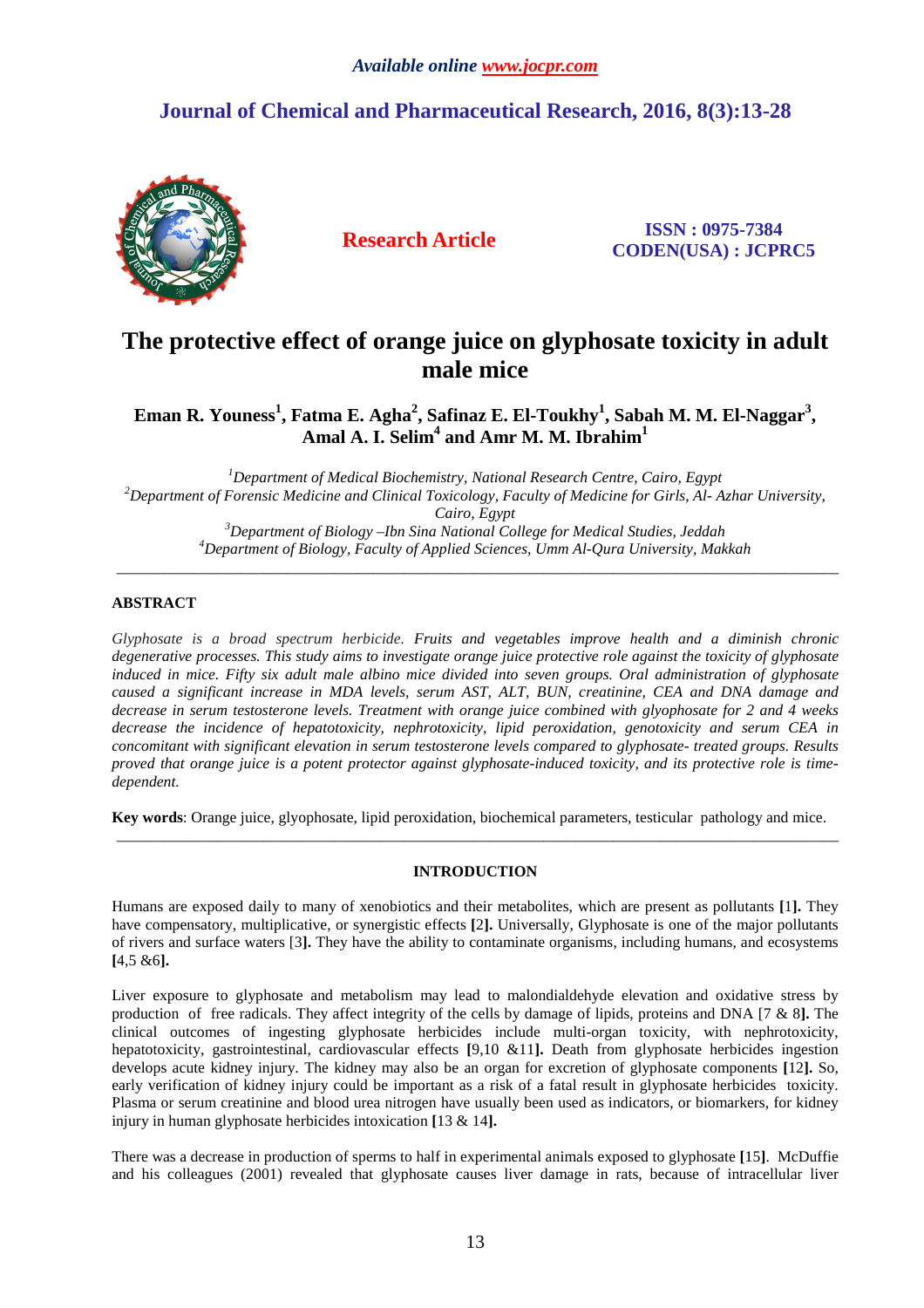enzymes leakage **[16].** There is a relation between glyphosate administration and non-Hodgkin lymphoma risk **[**17,18&19**]**. Moreover, it was revealed that glyphosate inhibits RNA transcription **[**20**].** Diets rich in fresh fruit and vegetables decrease incidence of some diseases like cardiovascular and cancer. These protective effects have been associated with compounds naturally present in juices as phenolic compounds, carotenoids and vitamin C **[**21&22**].** 

\_\_\_\_\_\_\_\_\_\_\_\_\_\_\_\_\_\_\_\_\_\_\_\_\_\_\_\_\_\_\_\_\_\_\_\_\_\_\_\_\_\_\_\_\_\_\_\_\_\_\_\_\_\_\_\_\_\_\_\_\_\_\_\_\_\_\_\_\_\_\_\_\_\_\_\_\_\_

Constituents of Orange juice exert various biological effects **[**23,24&25**]**. OJ provides considerable amounts of vitamins and minerals that can decrease DNA damage and cancer risk **[**26&27**]**. OJ also provides significant amounts of phenolic substances, mainly of flavonoids, that can also have chemopreventive action **[**28**]**. A single intake of OJ (600 mL) increases the antioxidant capacity for more than 3 hours **[**29**].** Two-week treatments of healthy persons (up to 500 ml OJ/day ) decrease the levels of lipid peroxidation **[30].** Dosages equal or greater than 600 mL daily for more than two weeks have been shown to induce lipid peroxidation decrease and reduction in DNA oxidation **[**31&32**].** This study aims to evaluate the orange juice protective effect against glyphosate induced toxicity in adult male mice.

#### **EXPERIMENTAL SECTION**

#### **Chemicals**

Pesticide Glyphosate (N-(phosphonomethyl)glycine),commonly known by its original trade name Roundup™ (manufactured by Monsanto), was obtained from Sigma Chemical Company-St Louis, MO, USA. Orange Juice was supplied by Juhayna and beverages company, Giza, Egypt.

#### **Animals**

Fifty six adult male albino mice aged 8-12 weeks (at the beginning of the work) with an average body weight of  $21\pm$ 3 gm, obtained from the animal house colony of the National Research Center, Dokki, Cairo, Egypt, were used in the study. The animals were housed in polypropylene cages, given water *ad libitum* and fed standard pellets diet for two weeks for adaptation. Mice were exposed to a 12:12 light/ dark cycle, at a room temperature of 18-22°C.

# **Treatment**

The animals were organized into seven groups (8 animals in each group). The animals of group I were used as a control group and received distilled water. The animals of group II & III were treated with orange juice (30 ml/kg) orally by gavages once daily for two and four weeks respectively. The animals of groups IV&V were treated with 500 mg/kg body weight of glyphosate diluted in distilled water orally by gavages once daily for two and four weeks respectively. While The animals of groups VI&VII treated with orange juice combined with glyphosate in a dose which mentioned before.

# **Blood collection and tissue homogenate:**

Mice were anaesthetized by diethyl ether and samples were taken from retro orbital plexus using glass capillaries. Blood samples were collected at the end of the 2nd and the 4th week of treatment for determining DNA damage using the comet assay. The blood was first centrifuged at 1500 **×** g for 10 min at ambient temperature. Then serum was separated and used for the assay of aspartate aminotransferase (AST), alanine aminotransferase (ALT), urea, creatinine, total testosterone and carcino-embryonic antigen. The mice were sacrificed by cervical dislocation and the liver and kidney of each animal were dissected and weighted, then immediately homogenized in 50 mM ice-cold phosphate buffer (pH 7.4) to give 20% homogenate (w/v)**.** The homogenate was centrifuged at 1700 rpm and 4°C and the supernatant (20%) was used for the determination of hepatic and renal lipid peroxidation .

The study was approved by the ethics committee of the National Research Centre and all subjects gave their informed consent prior to entering this study.

# *II Methods*

# **Biochemical analyses:**

Serum ALT and AST activities were measured by the dinitophenylhydrazene (DNPH) method according to **[**33**]** using commercial kits (Biodiagnostic CO., Egypt). Urea and creatinine levels also were measured using commercial kits (Biodiagnostic CO., Egypt). Hepatic and renal lipid peroxidation was assayed by the measurement of malondialdehyde (MDA) by spectrophotometric method **[**34**]** using commercial kits (Biodiagnostic reagent kits, Egypt). The level of lipid peroxidation was expressed as  $n_{\text{mol/g}}$  liver and kidney tissue. Testosterone level was estimated in serum by Elisa (Micro-well method) according to **[**35**].** Serum CEA levels were determined by an enzyme immunoassay test kit (DPC Diagnostic Product Co., Los Angeles, CA, USA) and results were given as ng/ mL.

#### **Comet assay**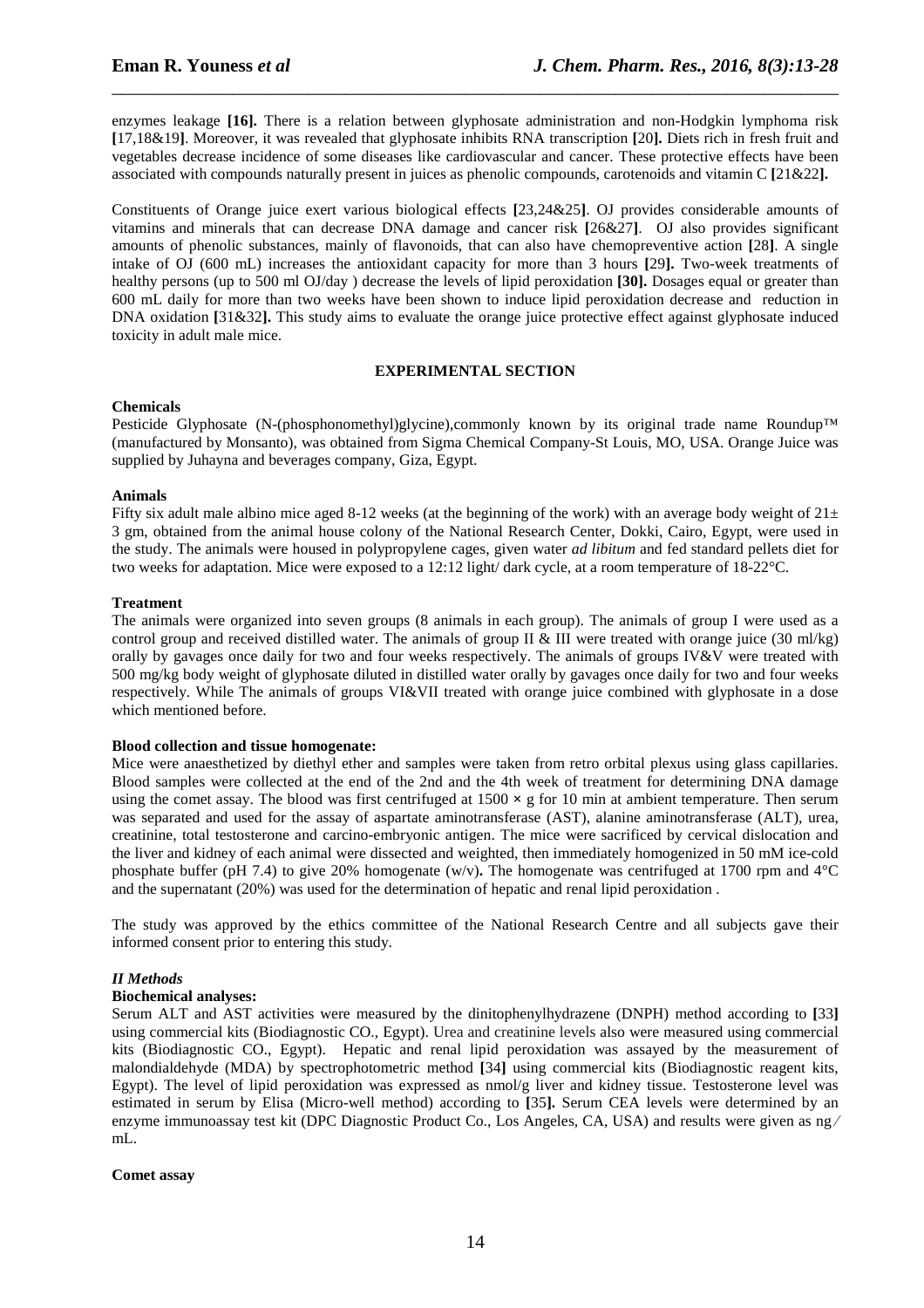Isolated blood cells of all groups of male mice were subjected to the modified single-cell gel electrophoresis or comet assay **[**36**]**. To obtain the cells, the pellet of blood cells was washed with an excess of ice-cold Hank's balanced salt solution (HBSS) and minced quickly into approximately 1 mm3 pieces while immersed in HBSS, with a pair of stainless steel scissors. After several washings with cold phosphate-buffered saline (to remove red blood cells), the blood cells were dispersed into single cells using a pipette. In brief, the protocol for electrophoresis involved embedding of the isolated cells in agarose gel on microscopic slides and lysing them with detergent at high salt concentrations overnight (in the cold). The cells were treated with alkali for 20 min to denature the DNA and subjected to a 30 min electrophoresis under alkaline conditions at 300 ma, 25 V. The slides were stained with ethidium bromide and examined using a fluorescence microscope (Olympus BX60 F-3) with a green filter at 40X magnification lens (N.A.=1.3). For each experimental condition, about 100 cells (about 25 cells per animal) were examined to determine the percentage of cells with DNA damage that appear like comets. The non-overlapping cells were randomly selected and were visually assigned a score on an arbitrary scale of  $0-3$  (i.e., class  $0 =$  no detectable DNA damage and no tail; class  $1 = \text{tail}$  with a length less than the diameter of the nucleus; class  $2 = \text{tail}$  with length between  $1\times$  and  $2\times$  the nuclear diameter; and class  $3 = \text{tail longer}$  than  $2\times$  the diameter of the nucleus) based on perceived comet tail length migration and relative proportion of DNA in the nucleus **[**37**]**. A total damage score for each slide was derived by multiplying the number of cells assigned to each class of damage by the numeric value of the class and summing up the values. Slides were analyzed by one observer to minimize the scoring variability.

\_\_\_\_\_\_\_\_\_\_\_\_\_\_\_\_\_\_\_\_\_\_\_\_\_\_\_\_\_\_\_\_\_\_\_\_\_\_\_\_\_\_\_\_\_\_\_\_\_\_\_\_\_\_\_\_\_\_\_\_\_\_\_\_\_\_\_\_\_\_\_\_\_\_\_\_\_\_

#### **Histopathological Study:**

For histological and histochemical studies routine paraffin sections 7mm thick and blood films were prepared and stained by: heamatoxylin and eosin for the histological investigations, PAS periodic acid Schiff for polysaccharides (Drury and wilington1980 ) and bromophenol blue procedure for general proteins **[**38**].** 

#### **Statistical analysis**

Data were expressed as means  $\pm$  S.E. and analyzed statistically using Student's t test. Results were considered to be statistically significant when  $P < 0.05$ .

#### **RESULTS AND DISCUSSION**

#### *The effect of orange juice and/or glyphosate on (MDA):*

The changes in MDA levels in the liver and kidney tissues of all the groups after treatment with orange juice and glyphosate are shown in table(1) . There was no significant differences between MDA levels in groups treated with orange juice when compared to their normal counterparts. were observed  $(P > 0.05)$ . Whereas MDA levels in the liver and kidney tissues of the glyphosate-treated group significantly increased, compared with the control group (P <0.001 ). However, oral administration of orange juice for 2 and 4weeks prior to glyophosate statistically significant decrease the MDA levels in the tissues as compared to glyphosate- treated groups(table 1).

| <b>Groups</b>                          | Liver malondialdehyde $(\mu mol/g)$ | Kidney malondialdehyde $(\mu \text{mol/g})$ |
|----------------------------------------|-------------------------------------|---------------------------------------------|
| Control                                | $2.99+0.145a$                       | $1.60 \pm 0.31a$                            |
| Orange juice for 2 weeks               | $2.591 \pm 0.189a$                  | $1.59 \pm 0.29a$                            |
| Orange juice for one month             | $2.688 \pm 0.201a$                  | $1.61 \pm 0.4a$                             |
| Glyophosate for 2weeks                 | $18.98 \pm 0.91***b$                | $7.1 + 0.41$ ***b                           |
| Glyophosate for 4 weeks                | $27.24 \pm 0.376***$ h              | $10.1 \pm 0.89$ ***b                        |
| Orange juice + Glyophosate for 2 weeks | $12.94 + 0.91***c$                  | $6.1 + 0.11$ *c                             |
| Orange juice+ Glyophosate for 4 weeks  | $10.9 + 0.45***c$                   | $5.6 + 0.91**c$                             |

**Table(1):Effect of treatment with orange juice combined with glyphosate for 2 and 4 weeks on liver and kidney MDA levels** 

*Data are presented as mean*  $\pm$  *SE of the eight animals.*  $*P<0.05$ ,  $*P<0.01$  and  $**P<0.001$ 

*(c) Significantly different from glyophosate treated group.* 

#### *Effect of orange juice and/or glyphosate on liver enzymes activities and blood urea creatinine :*

The activity of AST, ALT, serum creatinine and urea concentration**s** showed an increase in glyphosate-treated groups for 2 and 4 weeks when compared to control group. This indicates the severity of hepatic and renal injury caused by glyophosate. However, no changes in the activity of liver enzymes, serum creatinine & urea concentration**s** in mice - treated with orange juice alone for 2 and 4 weeks as compared to the control group. There was a decrease in the activity of the above enzymes( $p \le 0.01$ ) and the levels of the serum creatinine and urea (p <0.001) in the groups treated with orange juice combined with glyophosate for 2 and 4 weeks as compared to glyphosate- treated groups (table 2).

*<sup>(</sup>b) Significantly different from control group.*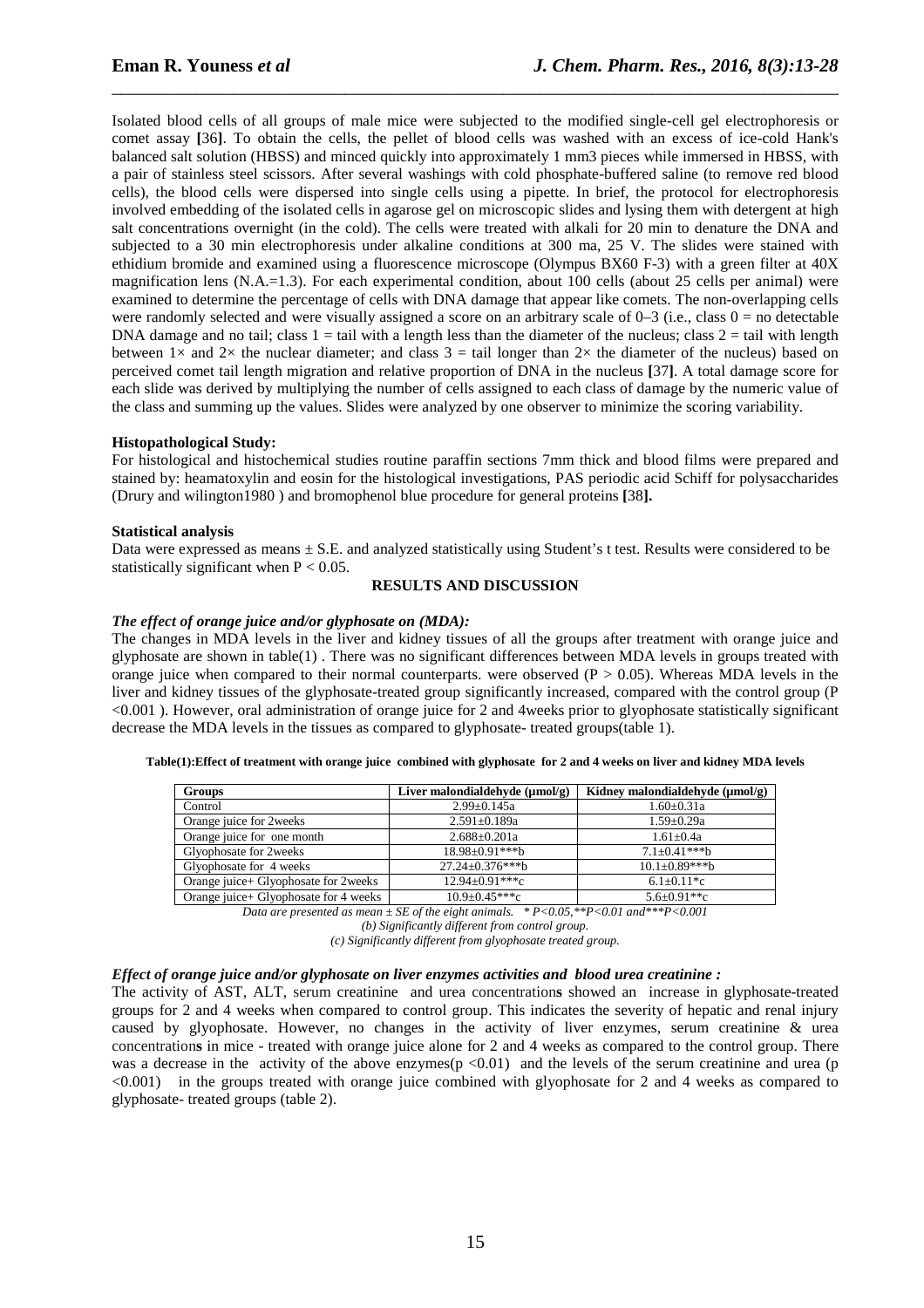| Table(2): Effect of treatment with orange juice combined with glyphosate for 2 and 4 weeks on serum alanine aminotransferase, |
|-------------------------------------------------------------------------------------------------------------------------------|
| aspartate aminotransferase, blood urea nitrogen and serum creatinine levels                                                   |

\_\_\_\_\_\_\_\_\_\_\_\_\_\_\_\_\_\_\_\_\_\_\_\_\_\_\_\_\_\_\_\_\_\_\_\_\_\_\_\_\_\_\_\_\_\_\_\_\_\_\_\_\_\_\_\_\_\_\_\_\_\_\_\_\_\_\_\_\_\_\_\_\_\_\_\_\_\_

| <b>Groups</b>                          | AST<br>(IU/L)      | <b>ALP</b><br>(IU/L)  | <b>Serum creatinine</b><br>(mg/dl) | BUN<br>(mg/dl)      |
|----------------------------------------|--------------------|-----------------------|------------------------------------|---------------------|
| Control                                | $54.8 \pm 0.86a$   | $36.0 \pm 0.54a$      | $0.82 + 0.024a$                    | $40.1 \pm 1.8$ a    |
| Orange juice for 2 weeks               | $53.4 \pm 1.08a$   | $36.8 \pm 0.40a$      | $0.81 \pm 0.047$ a                 | $41.3 \pm 1.7$ a    |
| Orange juice for one month             | $52.6 \pm 0.51a$   | $35.6 + 0.4a$         | $0.83 \pm 0.043$ a                 | $39.8 \pm 1.9 a$    |
| Glyophosate for 2 weeks                | $304.6 + 2.4***$ h | $211.2 + 2.9$ ***b    | $1.43 \pm 0.034***$ h              | $77.0 + 2.24***$    |
| Glyophosate for 4 week                 | $355.4 + 4.2$ ***b | $221.6 \pm 3.03$ ***b | $1.48 + 0.011$ ***b                | $80.1 + 2.1$ ***b   |
| Orange juice + Glyophosate for 2 weeks | $285.2 + 3.32**c$  | $195.8 + 3.1**c$      | $1.18 + 0.06**c$                   | $66.1 + 1.3**c$     |
| Orange juice+ Glyophosate for 4 weeks  | $270.0 + 4.4$ ***c | $191.0 + 2.2$ ***c    | $1.06 \pm 0.04***c$                | $60.3 \pm 1.49***c$ |

*Data are presented as mean ± SE of the eight animals. \*\*P<0.01 and\*\*\*P<0.001* 

*(b) Significantly different from control group.* 

*(c) Significantly different from glyophosate treated group.* 

#### *Effect of orange juice and/or glyphosate on serum testosterone levels:*

The levels of testosterone were decreased by 32.6, 45.3 % in groups treated with glyphosate as compared with control group. Serum testosterone levels were no significantly changed in orange juice-administered mice for 2 and 4weeks compared to control group. A significant increase in testosterone levels were seen in the groups treated with orange juice combined with glyophosate for 2 and 4 weeks as compared to glyphosate- treated groups. The effect of orange juice and glyphosate on this parameter was time-dependent (table3).

#### **Table(3):Effect of treatment with orange juice combined with glyphosate for 2 and 4 weeks on serum total testosterone (ng/dl)**

| Groups                   | 2weeks               | 4Weeks              |
|--------------------------|----------------------|---------------------|
| Control                  | $154.5 + 2.9a$       | $154.5 + 2.9a$      |
| Orange juice             | $148.9 + 2.2 a$      | $151.2 + 3.1 a$     |
| Glyphosate               | $104.1+1.2***b$      | $84.5 \pm 1.9$ ***b |
| Orange juice+ Glyphosate | $118.9 \pm 1.6$ ***c | $129.8 + 2.4***c$   |

*Data are presented as mean ± SE of the eight animals. \*\*\*P<0.001* 

#### *Effect of orange juice and/or glyphosate on* **DNA damage using comet assay:**

There was a statistically significant increase  $(p< 0.001)$  in DNA dmage in blood cells of mice treated with glyphosate for 2 and 4 weeks as compared to those of control, that clearly indicates a genotoxic effect of glyphosate. While the values of DNA damage were significantly decreased in the groups treated with orange juice combined with glyophosate for 2 and 4 weeks compared to groups treated with glyphosate. The effect of orange juice and glyphosate on this parameter was time-dependent, which indicates the protective effect of orange juice against DNA damage induced by glyphosate (table4).

#### **Table (4):Effect of treatment with orange juice combined with glyphosate for 2 and 4 weeks on DNA damage frequency in mice leucocytes**

| Groups                    | No. of animals | 2weeks               | 4Weeks               |
|---------------------------|----------------|----------------------|----------------------|
| Control                   |                | $1.8 + 0.75a$        | $1.8 + 0.75$ a       |
| Orange juice              |                | $1.8 + 0.44$ a       | $1.8 + 0.441$ a      |
| Glyphosate                | 10             | $27.8 \pm 0.438***b$ | $39.8 \pm 0.435***b$ |
| Orange juice + Glyphosate |                | $24.8 + 0.436**c$    | $22.9 + 0.437***c$   |

*Data are presented as mean ± SE of the eight animals. \*\*P<0.01 and \*\*\*P<0.001 (b) Significantly different from control group. (c) Significantly different from glyophosate treated group.* 

#### *Effect of orange juice and/or glyphosate on serum carcino-embryonic antigen levels(CEA):*

As shown in (table5), levels of carcino-embryonic antigen (CEA) in control group were 2.52 and 2.45 ng/mL at 2 and 4 weeks, respectively. The levels of CEA in glyphosate-treated group were significantly increased (7.6 ng/mL, *p*  < 0.001) after 2 weeks of treatment as compared to those of control. There were direct relationship between increasing the time of the treatment for 4weeks and increasing the levels of CEA in group treated with glyphosate (12.4 ng/mL,  $p < 0.001$ ). However, oral administration of orange juice combined with glyophosate for 2 and 4weeks statistically significant (*p* < 0.001) decrease the CEA levels as compared to glyphosate- treated groups.

*<sup>(</sup>b) Significantly different from control group. (c) Significantly different from glyophosate treated group.*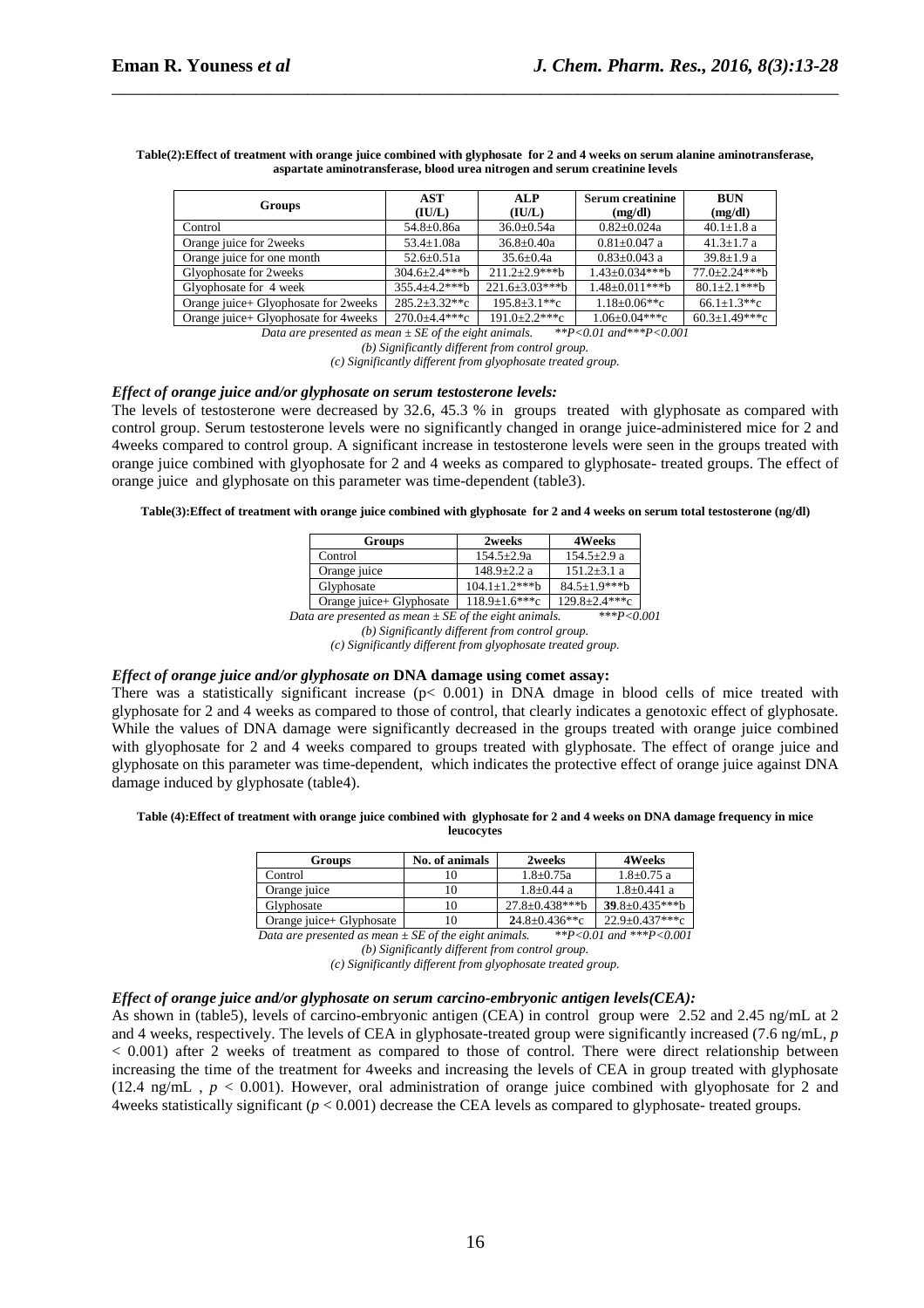| Groups                   | 2weeks                | 4Weeks               |
|--------------------------|-----------------------|----------------------|
| Control                  | $2.52 + 0.21a$        | $2.52 \pm 0.21a$     |
| Orange juice             | $3.0 \pm 0.19a$       | $2.9 \pm 0.66a$      |
| Glyphosate               | $7.6 \pm 0.16$ ***b   | $12.4 \pm 0.18***b$  |
| Orange juice+ Glyphosate | $4.16 \pm 0.093$ ***c | $4.2 \pm 0.081$ ***c |

**Table(5): Effect of treatment with orange juice combined with glyphosate for 2 and 4 weeks on carcino-embryonic antigen(ng/mL)**

\_\_\_\_\_\_\_\_\_\_\_\_\_\_\_\_\_\_\_\_\_\_\_\_\_\_\_\_\_\_\_\_\_\_\_\_\_\_\_\_\_\_\_\_\_\_\_\_\_\_\_\_\_\_\_\_\_\_\_\_\_\_\_\_\_\_\_\_\_\_\_\_\_\_\_\_\_\_

*Data are presented as mean ± SE of the eight animals. \*\*\*P<0.001* 

*(b) Significantly different from control group.* 

*(c) Significantly different from glyophosate treated group.* 

# *Pathological findings;*

# **(A) Light microscopic results:**

Light microscopic examination of testis of control group showed rounded seminiferous tubules bounded by a fibrous capsule formed of two layers; an inner visceral layer (tunica vasculosa) and tunica albuginea consisted of an outer parietal collagenous layer. The outer layer of the seminiferous tubules appeared enclosed by a fibrous connective tissue consisting of several layers of fibroblasts and well-defined basal lamina (fig 1). The seminiferous tubules was shown to be lined with spermatogenic layer that is formed of spermatogonia appeared relatively small situated next to the basal lamina of the epithelium. Spermatogonia was followed by the primary spermatocytes which is the largest cells of the spermatogenic layer and containing chromosomes in various stages. The spermatids can be distinguished by their small size and their nuclei with areas of condensed chromatin. Large numbers were transformed into spermatozoa released into the lumen of the seminifirous tubule. Sertoli cells are clear as triangular in shape with vesicular nuclei. The space between the tubules contained connective tissue, blood, lymphatic vessels and Leydig cells are arranged into small clumps (fig 1).



**Fig. 1: A photomicrograph of a section in the testis of a control mouse showing a seminiferous tubule appeared lined with basal lamina (Bl), spermatogonia (Sg), Sertoli cells (S), peritubular myoid cells (My), primary spermatocytes (SI), secondary spermatocytes (SII), spermatids (St), spermatozoa (Sp) and interstitial Leydig cells (L). (HX-E) X1000**

The testes in orange juice treated groups showed an increased number of spermatogonia and spermatocytes. The spermatids were quite obvious and spermatozoa filled the lumen in some tubules. Also the interstitial Leydig cells were developed (Fig 2).



**Fig. 2: A photomicrograph of a section in the testis of a mature mouse (gp.B) showing seminiferous tubules lined with basal lamina (Bl), spermatozoa (Sp) interstitial Leydig cells (L). (HX-E) X400)**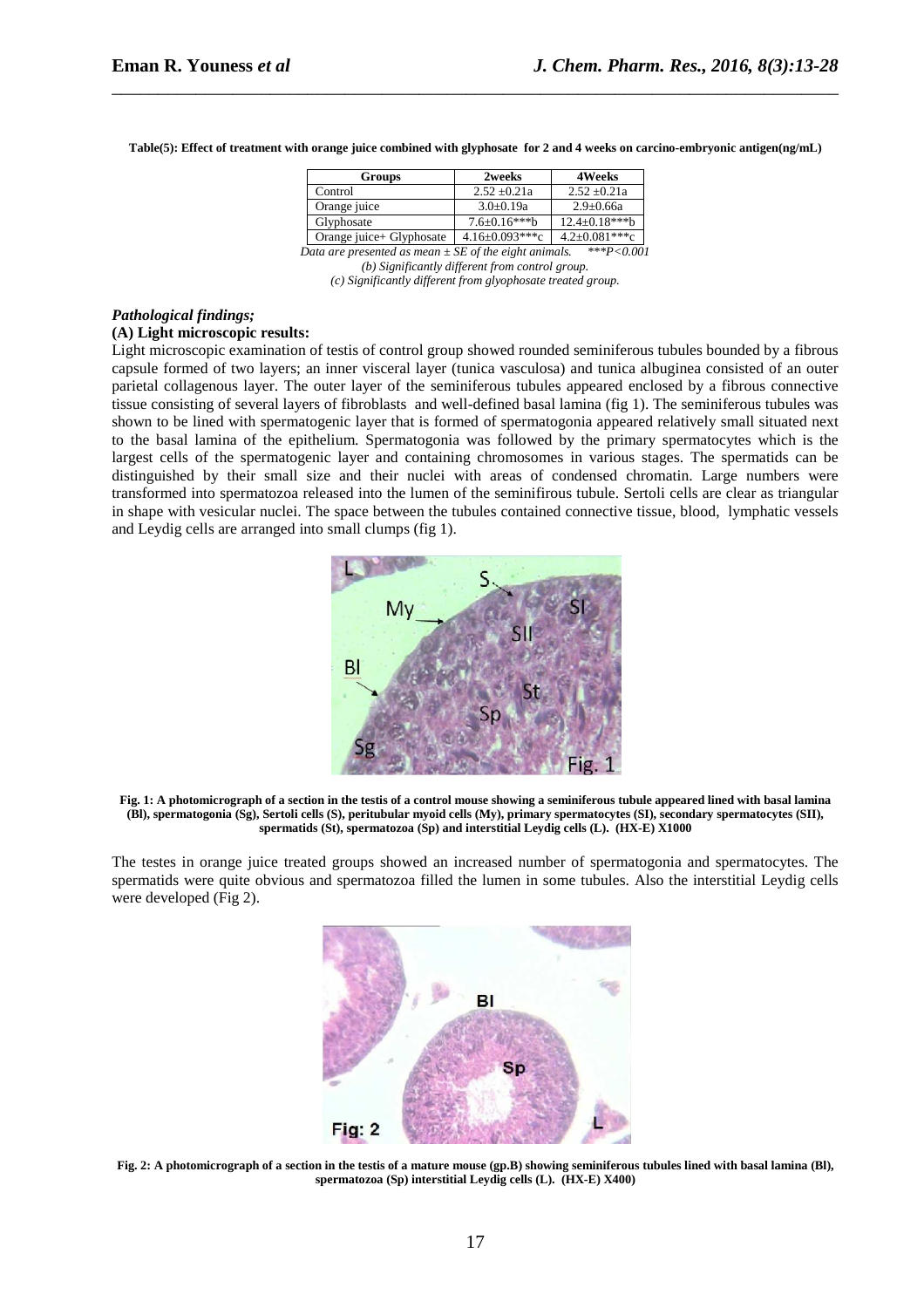The testicular sections from glyphosate treated groups revealed some lesions in the seminiferous tubules as shrinking, distortion, acidophilic hyalinization, depletion of the germinal cells, and atresia in the spermatogenic cells (Figs3&4).

\_\_\_\_\_\_\_\_\_\_\_\_\_\_\_\_\_\_\_\_\_\_\_\_\_\_\_\_\_\_\_\_\_\_\_\_\_\_\_\_\_\_\_\_\_\_\_\_\_\_\_\_\_\_\_\_\_\_\_\_\_\_\_\_\_\_\_\_\_\_\_\_\_\_\_\_\_\_



**Fig. 3: A photomicrograph of a section in the testis of a mature mouse from group (C) showing a seminiferous tubule appeared lined with basal lamina (Bl), primary spermatocytes (SI), secondary spermatocytes (SII), spermatozoa (Sp), vacuolations (V) and Leydig cells (L). (HX-E) X400** 



**Fig. 4: A photomicrograph of a section in the testis of a mouse showing hyalinization (H) in the lumin of a seminiferous tubule appeared lined with basal lamina (Bl), vacuolations (V) spermatozoa (Sp) and Leydig cells (L). (HX-E) X400**

 Also, obvious signs of carcinogenation, fragmentation, necrosis and vacuolation in some seminiferous tubules were spotted. Additionally, clear signs of nuclear pyknosis, depletion in the interstitial Leydig cells and loss of sperms was observed (Figs.5,  $6 \& 7$ ).



**Fig. 5: A photomicrograph of a section in the testis of a mature mouse (gp.C) illustrating a seminiferous tubule containing; spermatogonia (Sg), primary spermatocytes (SI), spermatids (St), interstitial Leydig cells (L), interstitial and some vacuolated areas. (HX-E) X400)**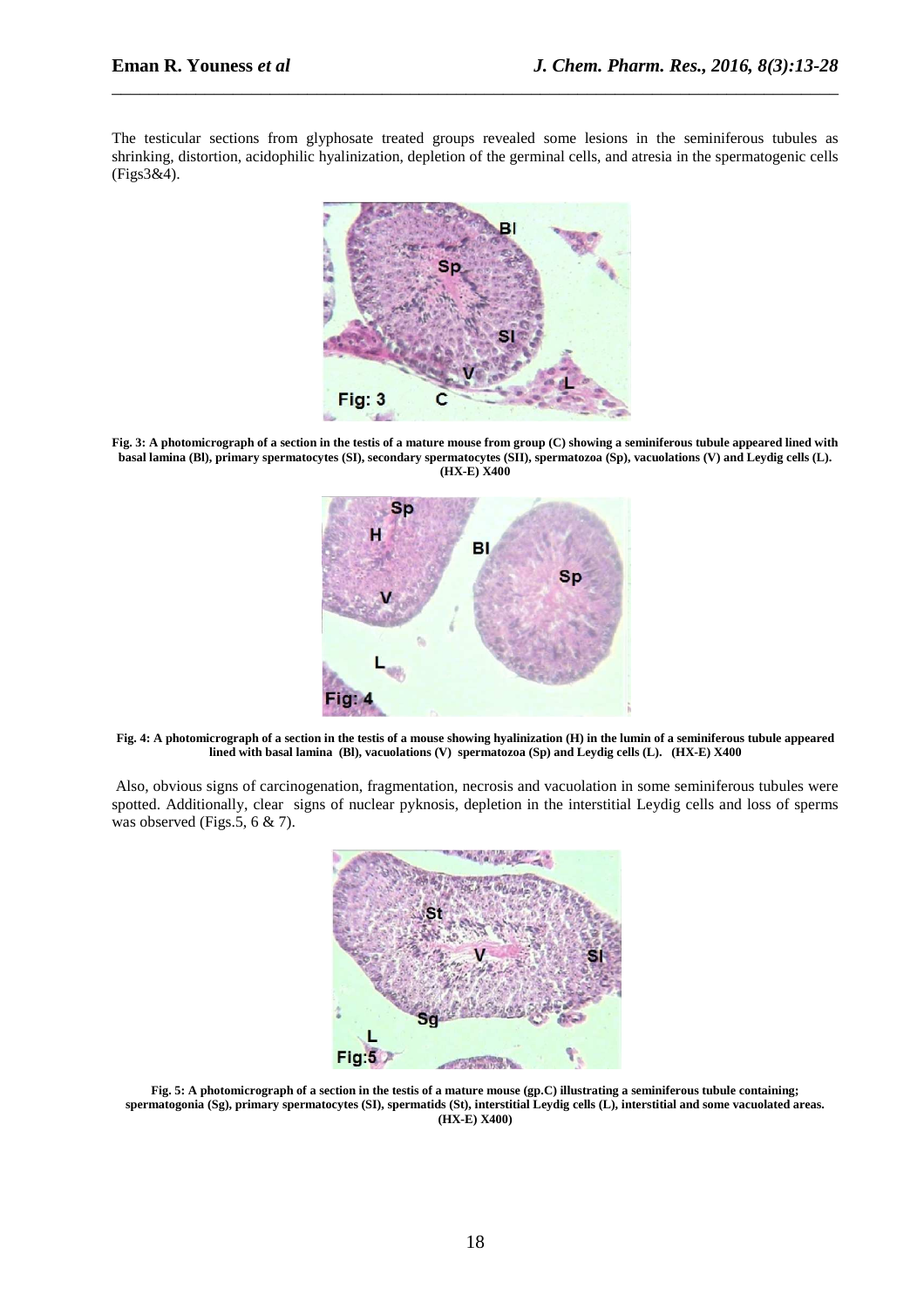

**Fig. 6: A photomicrograph of a section in the testis of a mature mouse (gp. C) illustrating a seminiferous tubule appeared lined with basal lamina (Bl), Sertoli cells (S) and containing, secondary spermatocytes (SII), spermatozoa (Sp) interstitial Leydig cells interstitial Leydig cells (L), some vacuolated areas (V) and a blood capillary (Bc) (HX-E) X1000)** 



**Fig. 7: A photomicrograph of a section in the testis of a mature mouse (gp. C) illustrating a seminiferous tubule appeared containing some vacuolated (V) and necrotic areas (N), primary spermatocytes (SI). (HX-E) X1000)** 

The testicular sections of mice treated with orange juice combined with glyphosate herbicide showed less defects in the testicular tissue in comparison with those observed in sections of glyphosate treated groups. The shape of some seminiferous tubules appeared distorted, displayed atresia, vacuolation, fragmentation and few necrotic areas (Figs, 8 & 9). Though these defects observed in these groups, yet a marked improvement in most of the seminiferous tubules, increased number of germ cells, the occurrence of different stages of meiotic division and the formation of spermatozoa was observed in sections of testes from orange juice combined with glyphosate treated groups.



**Fig. 8: A photomicrograph of a section in the testis of a mature mouse (gp. D) illustrating a seminiferous tubules containing, spermatozoa (Sp), interstitial Leydig cells (L) and a vacuolated area (V). (HX-E) X400)**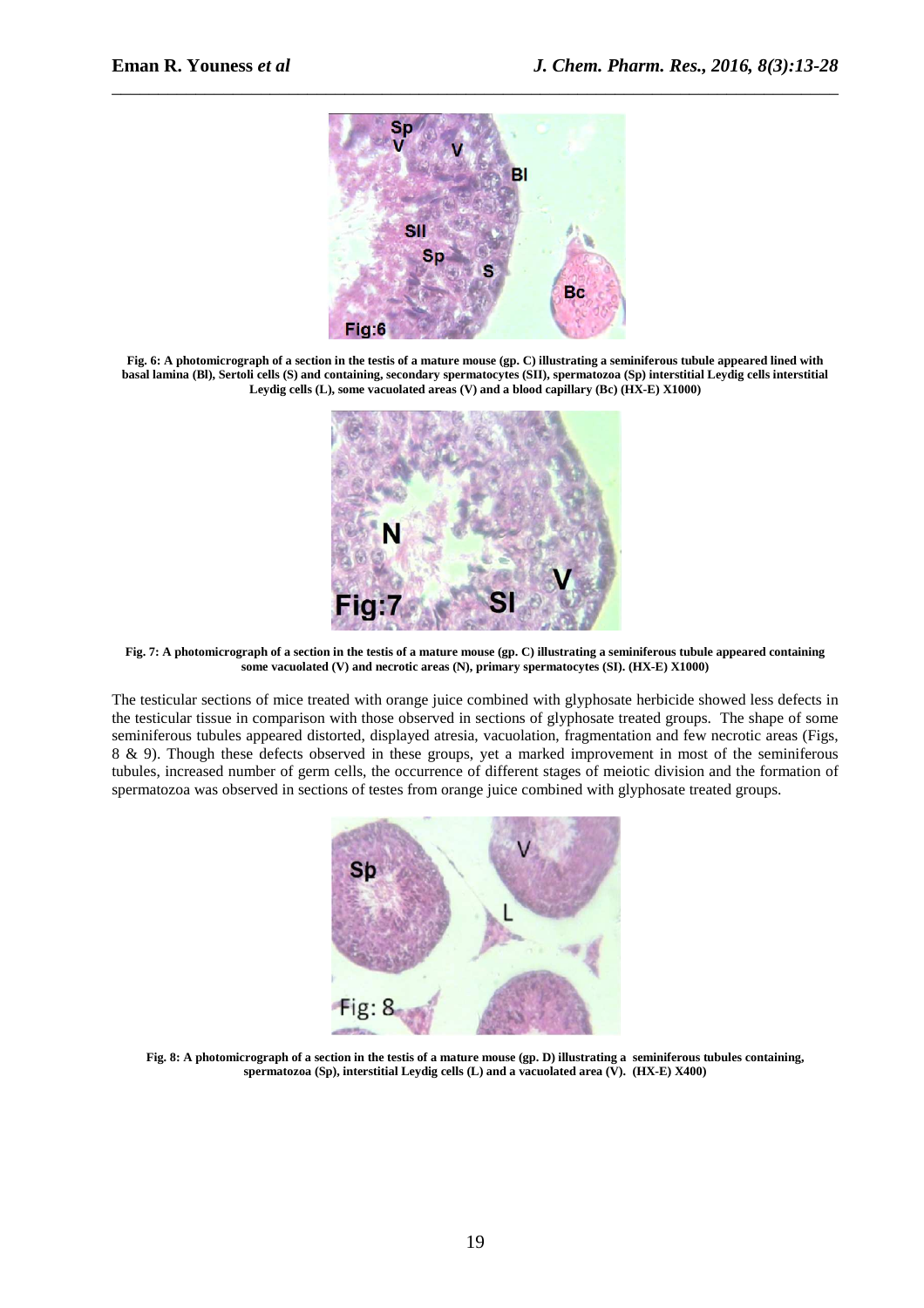

**Fig. 9: A photomicrograph of a section in the testis of a mature mouse (gp. D) illustrating a seminiferous tubule containing, Sertoli cells (S), primary spermatocytes (SI), Sertoli cells (S), secondary spermatocytes (SII) and interstitial Leydig cells (L) (HX-E) X1000** 

# **(B) Histochemical Results:**

 *PAS periodic acid Schiff for polysaccharides*



**Fig. 10: A photomicrograph of a section in the testis of a control mouse (gp. A) showing the total polysaccharides contents in the basal lamina (Bl), spermatozoa (Sp), and the walls of blood capillary appeared more intensely stained than the germ cells. (PAS) X 1000** 

Controversly, stain quality of the interstitial Leydig cells and all spermatogenic cells stages in sections from orange juice treated groups, were nearly equal as the control group (Fig 11).



**Fig. 11: A photomicrograph of a section in the testis of a mature mouse (gp. B) showing the total polysaccharides contents, the basal lamina (Bl), spermatozoa (Sp), and blood capillary appeared more intensely stained than the spermatocyte (PAS) X 1000** 

 The contents of polysaccharides in the testicular tissues of glyphosate-treated groups and orange juice combined with glyphosate treated groups were lower than that of the control (Figs 12 &13).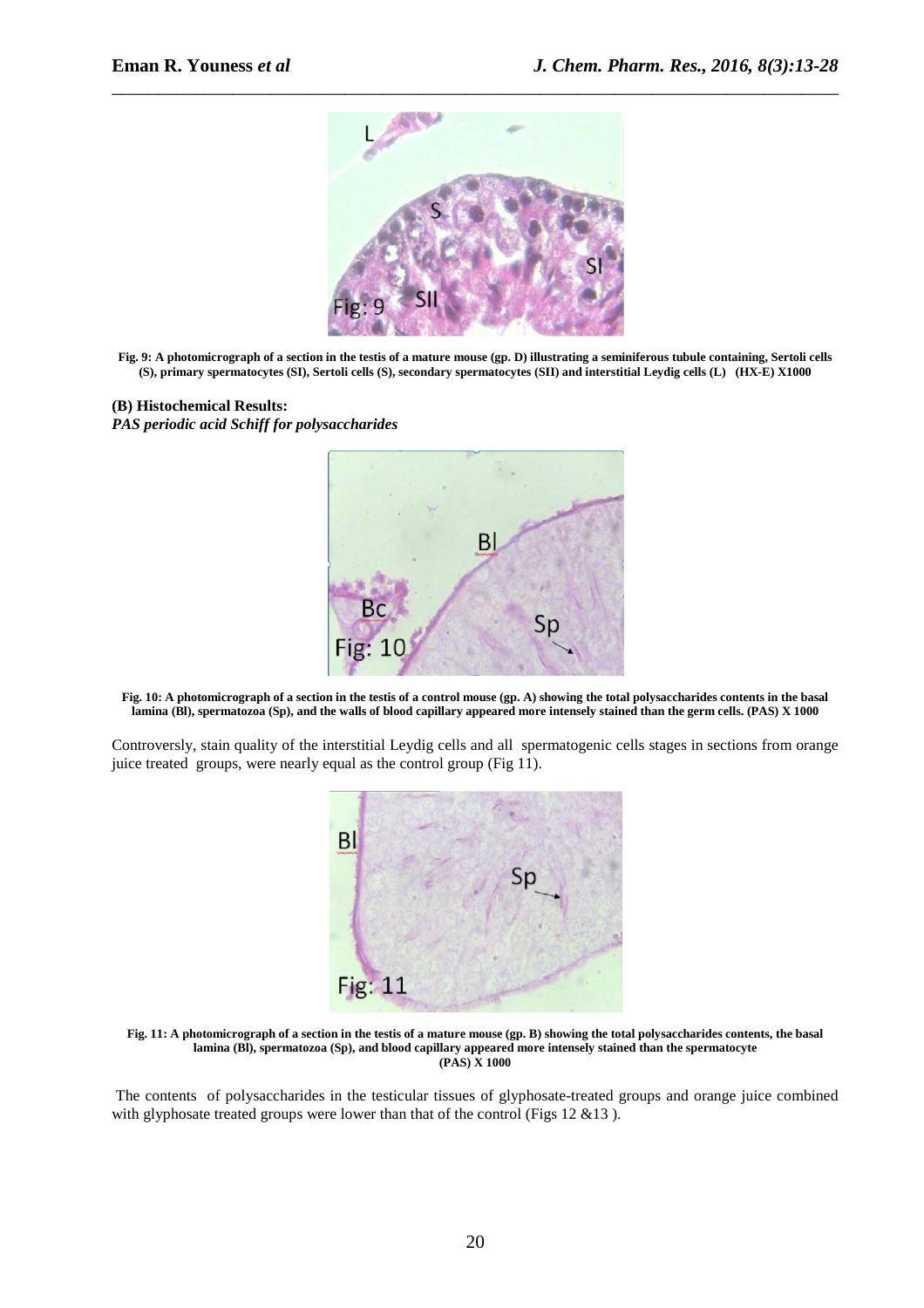

**Fig. 12: A photomicrograph of a section in the testis of a mature mouse (gp. C) showing the total polysaccharides contents showing less staining quality than control sections in the basal lamina (Bl),vacuolated (V) and necrotic areas (N), spermatozoa (Sp), Leydig cells (L) and blood capillary (Bc). (PAS) X 400** 



**Fig. 13: A photomicrograph of a section in the testis of a mouse (gp. D) showing the total polysaccharides contents in the basal lamina (Bl), spermatozoa (Sp), and vacuolation (V). The tissues appeared more intensely stained than the testicular tissues in group (C). (PAS) X 400** 

#### *Bromophenol blue procedure for general proteins*

The testicular sections from the control mice stained by the bromophenol blue stain illustrated normal distribution of general proteins (Fig 14).





Also, general protein contents are the same in sections from orange juice treated groups and control group. Tunica albuginea, the interstitial tissue and the basal laminae around the seminiferous tubules become stained more intensely while the spermatogenic cells appeared faintly stained (Fig. 15).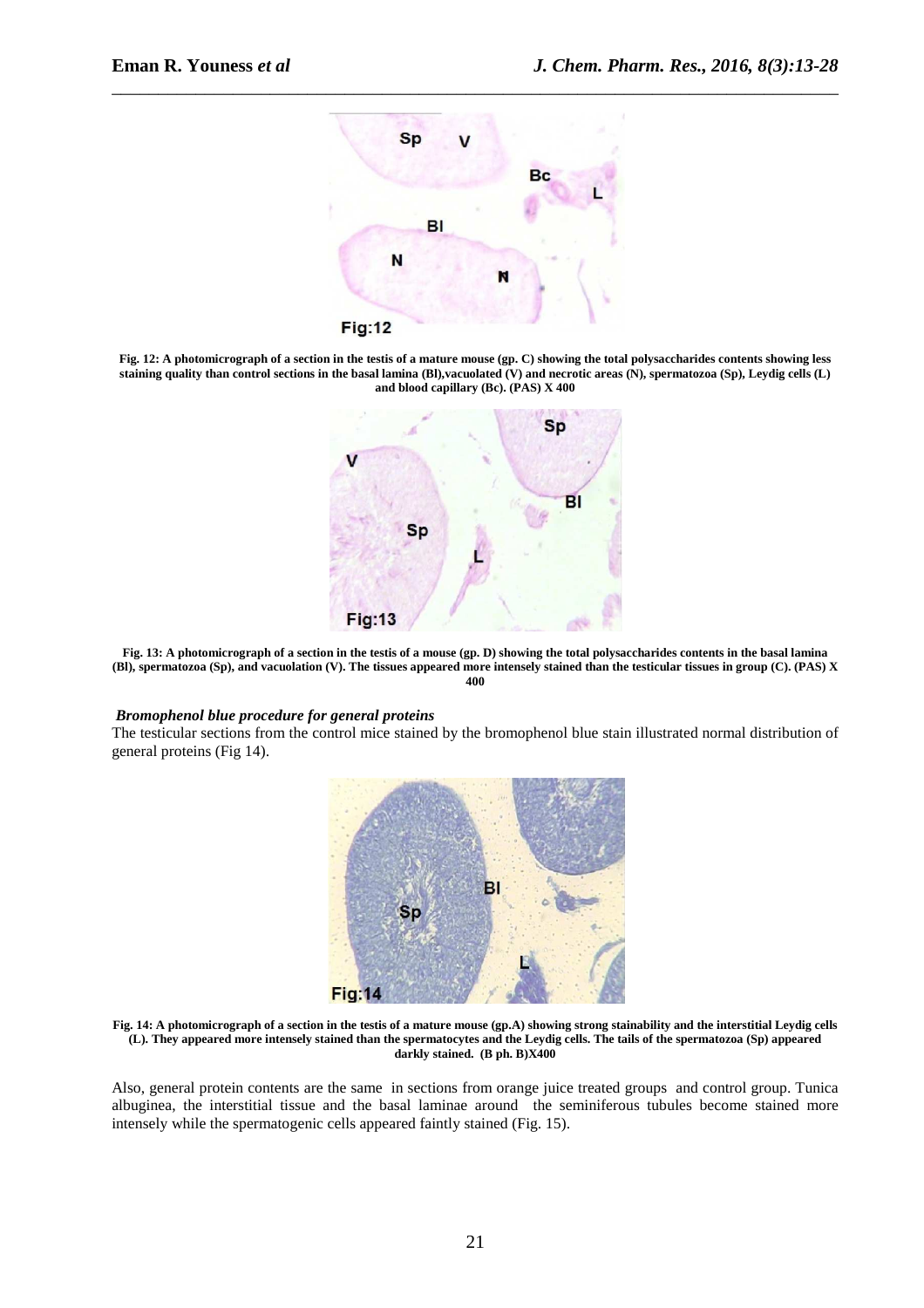

**Fig. 15: : A photomicrograph of a section in the testis of a mature mouse (gpB) showing strong stainability exhibited by a seminiferous tubule appeared lined with Sertoli cells (S), peritubular myoid cells (My), primary spermatocytes (SI), secondary spermatocytes (SII), interstitial Leydig cells (L). (B.ph B) X1000** 

In testicular sections from glyphosate and orange juice combined with glyphosate treated groups, the degenerated fragmented germ cellsand spermatids that showed nuclear pyknosis, were stained more intensely than normal spermatids (Figs 16 & 17).



**Fig. 16: A photomicrograph of a faintly stained section in the testis of a mature mouse (gp C) showing a darkly stained capsule (C), surrounding the testis, interstitial Leydig cells (L), vacuolations (V), fragmentation and necrosis (N) in the germ cells. (B ph. B) X400** 



**Fig. 17: A photomicrograph of a section in the testis of a mature mouse (gp. D) showing moderately stained seminiferous tubules lined with basal lamina (Bl), spermatozoa (Sp) and interstitial Leydig cells (L). (B ph. B) X400** 

The present study showed a statistical significant increase in MDA levels in glyphosate-treated group. Intake of orange juice for two and four weeks combined with glyophosate decrease the MDA levels significantly. These findings were in-agreement with **[**39**]** who observed increase lipoperoxidation in hepatic tissue and the toxic effect of the herbicide was associated with its capacity to generate ROS. Sener and his collaborators (2007) stated that, there was a significant elevation in MDA levels in the roots exposed to glyphosate [40]. MDA levels are directly proportional to glyphosate as there was an elevation by 84%, 212% and 263% in 100, 250 and 500 mg *l*-1 glyphosate treated groups, respectively. Moreover, it was proved that there was a significant increase in MDA level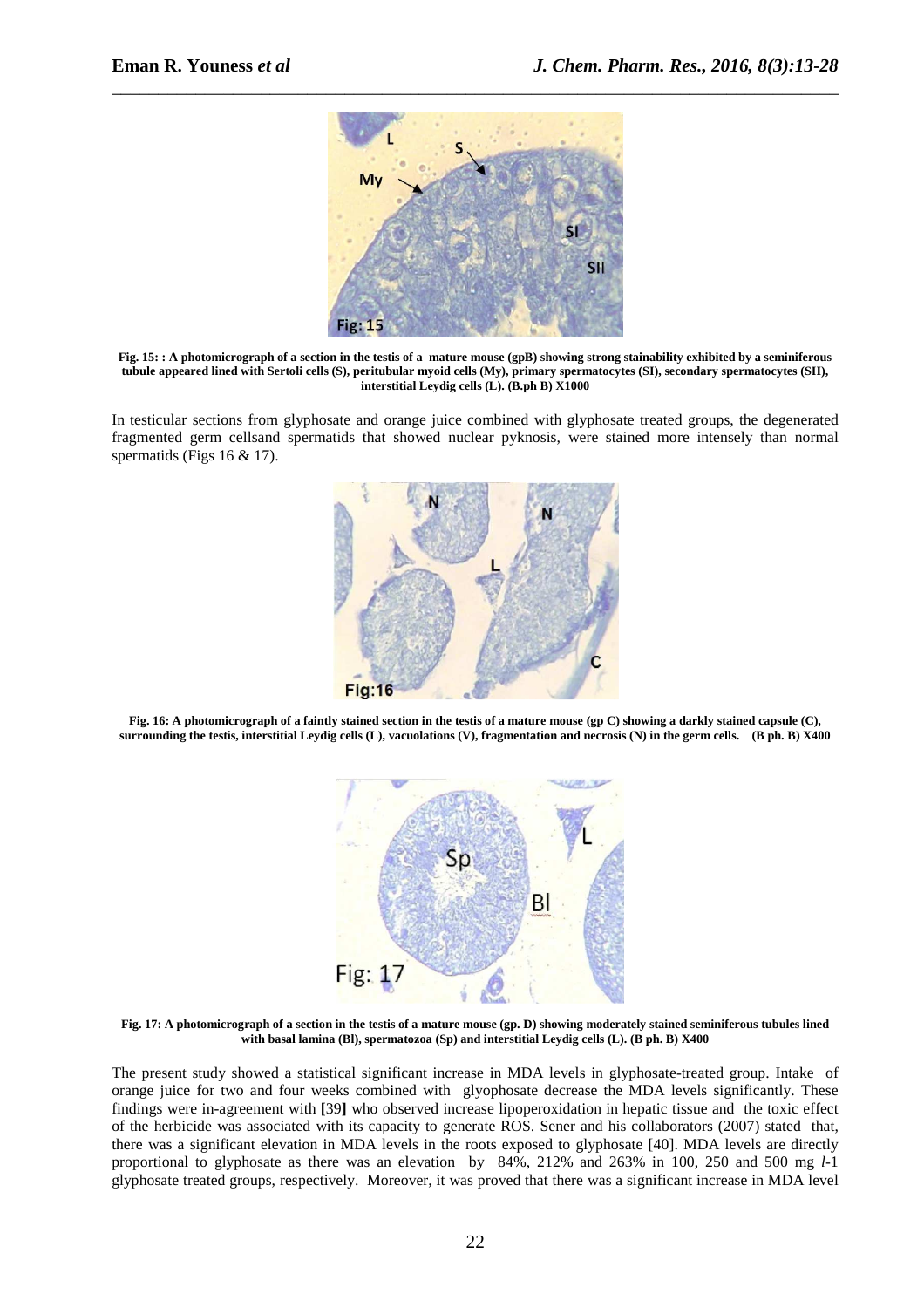in plants treated with different doses of glyphosate [41&42**]**. Additionally, it was revealed that glyphosate has a direct effect on the lipid peroxidation **[**43**].**

\_\_\_\_\_\_\_\_\_\_\_\_\_\_\_\_\_\_\_\_\_\_\_\_\_\_\_\_\_\_\_\_\_\_\_\_\_\_\_\_\_\_\_\_\_\_\_\_\_\_\_\_\_\_\_\_\_\_\_\_\_\_\_\_\_\_\_\_\_\_\_\_\_\_\_\_\_\_

MDA is the most significant indicator for lipid peroxidation, due to the oxidative decomposition of certain macromolecules such as lipids **[**44&45**].** Since ,membrane's lipid are highly susceptible to peroxidation, the free radicals easily peroxidized the membranes lipids, thus MDA was produced **[**46]. It was reported that elevation in MDA levels of both liver and kidney tissues enhanced lipid peroxidation which lead to tissue damage and failure of antioxidant scavenging mechanisms**[**47&48**]**. Also it was showed that Ginkgo biloba L. Leaf extract treatment significantly inhibited MDA production, reduce cellular injury and lipid peroxidation that protect the tissues against glyphosate-induced oxidative damage.

It was found that, lipoperoxidation can occur through the direct interaction of organophosphorus compounds with the cytoplasmic membrane, leading to damage of the systems**[**49&50**]**. This is the principal mechanism associated with the toxicity of several pesticides. The association of Roundup with antioxidants, such as N-acetyl-L-cysteine, vitamins C and E, could reduce toxic damage. It was stated that drinking orange juice enhanced concentration of vitamin C and reduced oxidative stress in vivo through lowering the concentration of F2-isoprostanes, revealing a new evidence of the health benefits of eating fruit**[**51**]**.

Results of the current study revealed that enzymes activity levels, serum creatinine and urea concentration**s** were time-dependent statistically significant increase in glyphosate treated groups for 2 and 4 weeks. The activity of the above enzymes and the levels of the serum creatinine and urea were time-dependent statistically significant decrease in the groups treated with orange juice combined with glyophosate. These results were found to be in-accordance with Bishop LM, Bishop LM,et al., who found that the levels of ALT and AST were significantly increased by the exposure to the various concentrations of Roundups during the sampling days[52].

It was revealed that, administration a single intraperitoneal dose of glyphosate- Roundup to albino Swiss mice**[**53**]**. After fifteen days, significant hepatic damage will be developed in mice, with changes in serum levels of ALT and AST, as well as altered concentrations of urea and creatinine, indicative of hepatic and renal damage, these alterations could have been related to decreased glutathione level and increased lipoperoxidation. It can be explained by the enzyme leakage from liver cytosol into the bloodstream. Elevations of liver enzymes are the most useful indicators of hepatic dysfunction and hepatocellular damage **[**54**]**. As reported by Sanchez-Moreno and his colleagues who found subchronic exposure to glyphosate caused liver damage**[**55**]**. Conversely, the increase in the level of AST due to exposure to glyphosate was attenuated due to supplementation with zinc , thus indicating the antioxidant activity of zinc which brought about restoration of the AST activity in rats. Clair revealed that, the effect of glyphosate on liver enzymes activity in Oreochromis niloticus and reported that glyphosate caused significant increase in the their levels**[**56**]**.

Serum creatinine and blood urea nitrogen (BUN) were used as indicators, or biomarkers, for kidney injury in human glyphosate-surfactant herbicides intoxication. [57&58]. Dallegrave et al showed that creatinine levels increased as early as 8 h after Roundup treatment[59]. Walsh et al revealed serum urea levels were significantly increased after 2 weeks of glyphosate treatment **[60]**. The level of blood urea is a good indicator for kidney dysfunction. Urea is the principal end product of protein catabolism. Enhanced protein catabolism interpret the elevated levels of urea **[**61**].**  It was reported a significant increase in BUN and creatinine levels after exposure pesticides [62 & 63**]**. There was a statistically significantly decrease in the levels of AST, ALT, BUN, and creatinine after the administration of two different doses of Ginkgo biloba L. Leaf extract together with glyphosate.

As the liver is the main organ responsible for elimination of xenobiotics, it is the site of multiple oxidative reactions. As a result the liver tissue shows high antioxidant activity, although such activity does not appear to have been sufficient to avoid the damage promoted by glyphosate **[**64**]**. Orange juices have antioxidant and phenolic compounds and vitamin C. However, other antioxidants present in oranges, as vitamin E, carotenoids and minerals as well as the synergistic effects among all antioxidants can increase the total antioxidant potential of the juices **[**65&66**].**

Testosterone level were decreased by 32.6, 45.3 % in glyphosate-treated rats for two and four weeks, respectively. While the levels of testosterone were significantly increased in the groups treated with orange juice combined with glyophosate. These results were in-agreement with Guilherme (2012) who showed , lower non toxic concentrations of glyphosate, testosterone decrease by 35% [67].

It was found that, the concentration of testosterone in serum was significantly different among the control and the treated groups, being reduced by 30, 45 and 50% in the groups received 5, 50 and 250 mg/kg, respectively**[**68**]**. This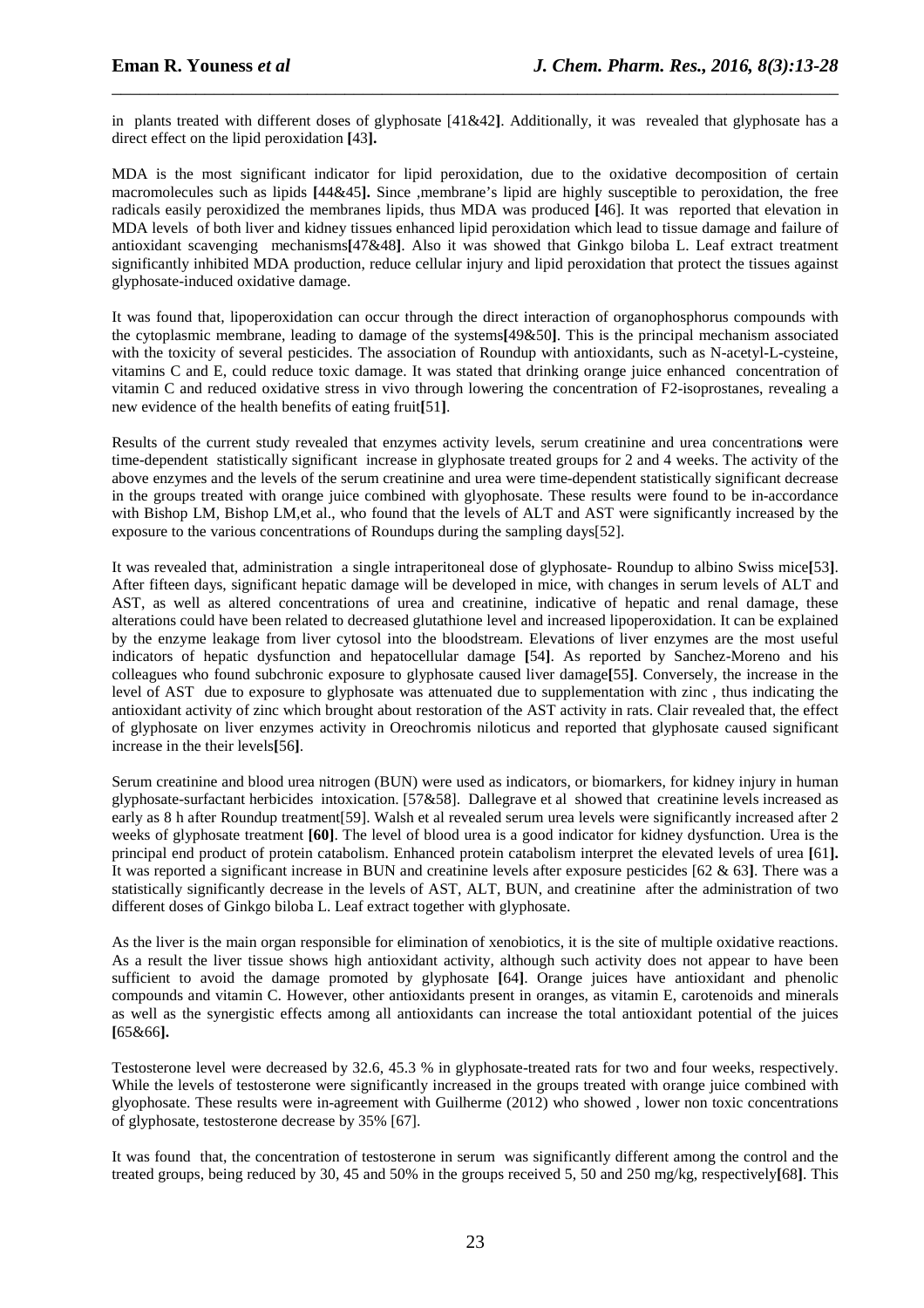may explain the alterations observed in the somniferous tubule morphology. The decrease in testosterone production affect secondary sexual characteristics. and the reduction observed in this study follows observations of **[**69**].** It is possible to suggest that the glyphosate cause alterations in the production of testosterone as well as morphological testis alterations in rats. Therefore, people exposed to pesticides may have compromised fertility **[**70,71&72**].** 

\_\_\_\_\_\_\_\_\_\_\_\_\_\_\_\_\_\_\_\_\_\_\_\_\_\_\_\_\_\_\_\_\_\_\_\_\_\_\_\_\_\_\_\_\_\_\_\_\_\_\_\_\_\_\_\_\_\_\_\_\_\_\_\_\_\_\_\_\_\_\_\_\_\_\_\_\_\_

There was a statistically significant increase in the length of the tail of leucocytes of mice treated with glyphosate for 2 and 4 weeks as compared to those of control, that clearly indicates a genotoxic effect of glyphosate. While the values of DNA damage were decreased significantly in groups treated with orange juice combined with glyophosate**.**  These results were in-agreement with Franke (2005), who revealed the dose and time dependent increase in LPO was also accompanied by increase incidence of DNA damage in the blood cells of the fish[73]. Thus, it is possible that glyphosate could have caused alterations in DNA of fish resulting in formation of comets. Hartmann et al( 2003) and Cavas and Konen, (2007) reported that, an increase in DNA damage in the form comet induction in the blood and gill cells of fish exposed to glyphosate **[**74 & 75**]**.The DNA damage originated from inhibition of the enzymes involved in DNA repair resulting from the interaction of the pesticide or its metabolites with DNA. It is also possible due to ROS generated by the metabolism of the herbicide resulting in DNA damage detected by comet assay **[**76**].** 

Many xenobiotics,as glyphosate, induce ROS and, thus, causing oxidative damage **[**77 & 78**].** Oxidative stress is caused by an imbalance between the production of ROS and the ability of an organism to detoxify them or repair the resulting damage. Free radicals can be formed as a result, thus, causing DNA damage. A number of studies have demonstrated that glyphosate causes the generation of ROS and oxidative stress in tadpoles **[**79**],** rat liver cells **[**80**],** mouse kidney and liver cells **[**81**]**. **[**82**]** demonstrated that, mice pre-treated with orange juice and treated with ferrous sulfate showed less DNA damage than the groups not so pre-treated. Juice components such as vitamin C, carotenoids and phenolics can protect the cells leading to the preventive effect on DNA damage.

It was reported that, pre-treatment with orange juice slightly reduced the level of DNA damage induced in mouse white blood cells by alkylating agents. while orange juice post-treatment induced a significantly higher reduction in DNA damage. Juice components such as phenolics could act as a scavenger **[**83**]**. Despite acting as scavengers, phenolics could have blocked CYP 450 reducing the absorption/elimination of toxic compounds. In post-treatment, damage reduction was increased because both compounds might act as radical scavengers and DNA repair. Also, phenolics could have stimulated phase II enzymes and eliminated alkylating agents metabolites [84].

In the present study, The levels of carcino-embryonic antigen (CEA) in glyphosate-treated mice were significantly increased after treatment. However, oral administration of the juice together with glyophosate statistically significant decrease the CEA levels in serum. It was found positive associations between serum carcinoembryonic antigen (CEA) levels and an index of internal exposure based on urinary cadmium, blood lead, serum p,p'-DDE, urinary t,t' muconic acid, 1,and urinary 1-1-Hydroxypyrene(1-OHP) levels [85+]. Also smoking, alcohol consumption of fish fat and occupational exposure to solvents showed a positive association with serum CEA levels. It was observed that, CEA levels were extremely significantly elevated in the sera of all Industrial worker exposed to phenol, formalin, urea, and mixed vapors[86].

Also, It was revealed a positive association between CEA in serum and an index of internal exposure based on serum levels of lead, polychlorinated biphenyls (PCBs) and dioxin like activity**[**87**]**. Also, elevated levels of CEA were associated with an increased risk of developing lung cancer or colorectal cancer [88].It was reported an association between poor working conditions and CEA levels [89]. The elevation of CEA concentration in serum and other fluids in the body present in malignant diseases was due increase in the number of cells that produce CEA in malignant cells, and decreased of excretion from the body **[**90**].** The increased levels of CEA in the absence of malignancy reported may be due to a breakdown in the anatomic barrier between the cell surface epithelial and its underlying tissue **[**91**].** 

An antimicrobial and antiviral action have been reported for orange juice that modulates the absorption of xenobiotics. Among biological effects of orange juice is the antigenotoxic and antimutagenic potential of juices, that was shown in cells culture for rodents and humans **[**92**].**

The testicular sections from glyphosate-treated groups revealed some lesions in the seminiferous tubules in the form of shrinking, distortion, acidophilic hyalinization, depletion of the germinal cells, and atresia in the spermatogenic cells. Also, obvious signs of carcinogenation, fragmentation, vacuolation and necrosis in some seminiferous tubules were spotted. Additionally, marked, signs of nuclear pyknosis and depletion in the interstitial Leydig cells and loss of sperms was observed. These observations are in consistent with similar results obtained after testicular treatment by pesticides in several previous studies such as; who reported that treatment with pesticide resulted in hazardous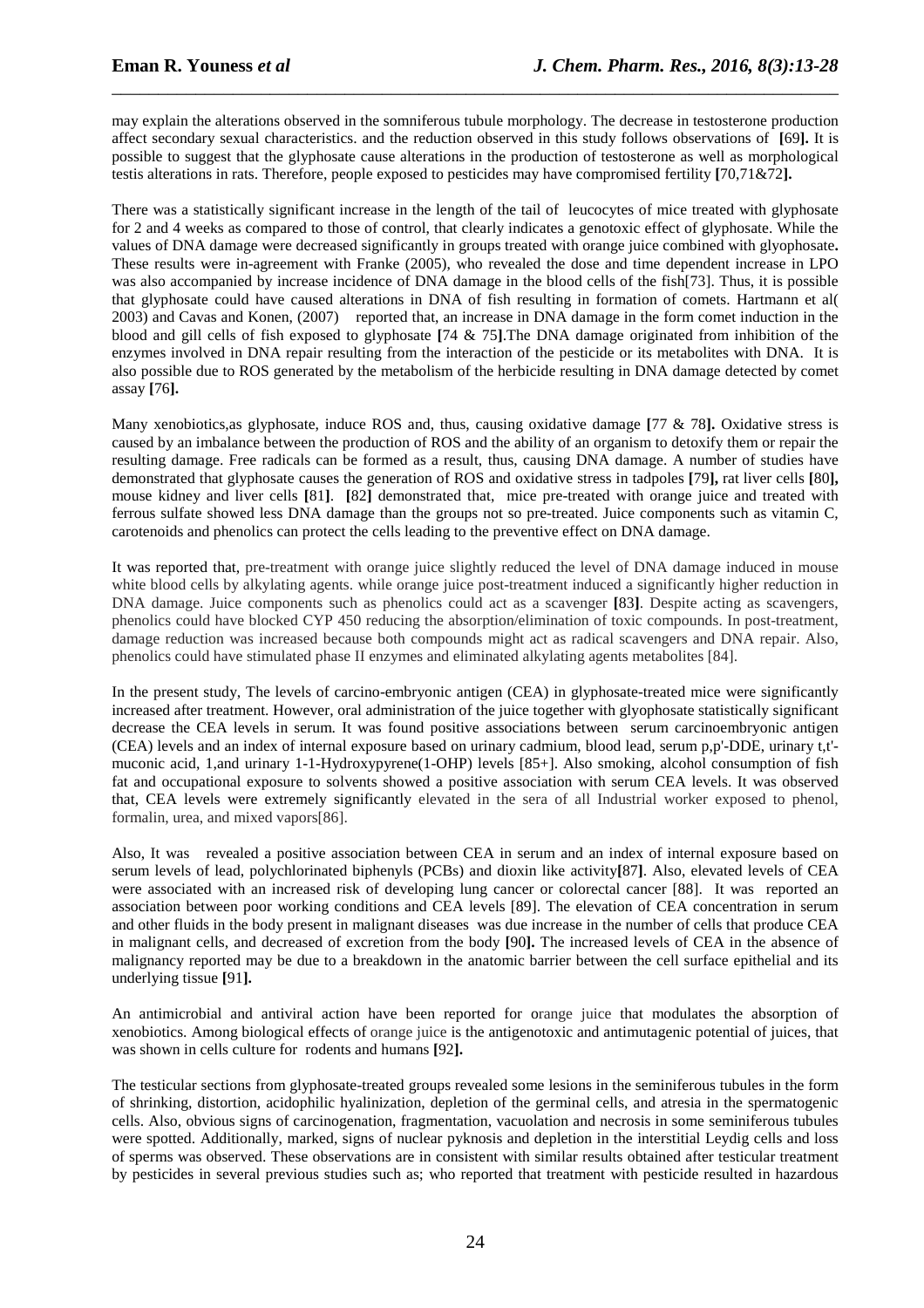effects on sperm and semen quality was dose‐dependent. **[**93**]** found that Roundup herbicide altered the structure of the testis and epididymal region therefore, Roundup cause disorder in the morphophysiology of male genital system of animals. Exposure the herbicide glyphosate alters testosterone levels, leading to describe the herbicide as "a potent endocrine disruptor **[**94**].**

\_\_\_\_\_\_\_\_\_\_\_\_\_\_\_\_\_\_\_\_\_\_\_\_\_\_\_\_\_\_\_\_\_\_\_\_\_\_\_\_\_\_\_\_\_\_\_\_\_\_\_\_\_\_\_\_\_\_\_\_\_\_\_\_\_\_\_\_\_\_\_\_\_\_\_\_\_\_

Rayes 2008, investigated that glyphosate-based herbicide induced necrosis and apoptosis in the testicular cells of mature rat in vitro, and testosterone decrease at lower levels **[**95]. It was found that Roundup and glyphosate at low concentrations produced a decrease in the testosterone level by 35%. exposure to glyphosate during pregnancy disturbed the masculinization process and promoted behavioral and histological changes and endocrine problems in reproductive parameters **[**96**].** Another study, made by **[**97**]** on male rats treated by glyphosate with another pesticide, produce oxidative stress in male testes leads to inhibited production of testosterone and disrupted gonadotropin levels.

The testicular sections of mice treated with orange juice combined with glyphosate herbicide showed less defects in the testicular tissue in comparison with those observed in sections of glyphosate treated groups. Some seminiferous tubules appeared distorted in shape, displaying atresia, vacuolation, fragmentation and showed few necrotic areas. Though these defects observed in these groups, yet a marked improvement in most of the seminiferous tubules, increased number of germ cells, the occurrence of different stages of meiotic division and the formation of spermatozoa was observed in sections of testes from orange juice combined with glyphosate treated groups. These testicular lesions have been attributed mainly to the toxic effects of the herbicide which was mediated by administration of the orange juice. These results confirm the protective benefits of the regular consumption of orange juice which may be attributed to that orange juice is a rich source of antioxidants; vitamin C, folate, and flavonoids such as hesperidin.

Consistent with the results obtained from the present study, Worldwide studies confirmed that use of the herbal medicine has positive effect on treating infertility. Several studies confirmed the protective effects of the phytochemicals included in the orange juice on testicular tissues. **[**98**]** investigated that the inhibition effect of cyclosporine to hypothalamic-pituitary-testicular axis of the intact adult rat is completely reversible after administration of orange juice for 4 weeks.

It was found that antioxidants including most vitamins in diet may protect sperm DNA from free radicals[85]. A study showed that consumption of orange juice caused increase in sperm viability, motility and population so it has positive effects on male infertility**.** Evidences suggest certain, cardiovascular protection, neuro-protection, bone health promotion and anti-inflammatory protection**.**

The testicular tissues of polysaccharides contents of glyphosate treated groups and orange juice combined with glyphosate treated groups were less than that in the testicular preparations in the control group . In testicular sections from glyphosate and orange juice combined with glyphosate treated groups stained by the bromophenol blue stain showed degenerated and fragmented germ cells, the degenerating spermatids which showed nuclear pyknosis, were more stained than the normal ones.

# **CONCLUSION**

The results obtained in this study clearly confirmed that glyphosate toxicity induces biochemical changes, oxidative stress, DNA damage and altered the structure of the testis which inhibited and disturbed the process of spermatogenesis in adult male mice. However, supplementation with orange juice has a protective effect against glyphosate toxicity, by reduction effects of free radicals and counteract the oxidative stress through its antioxidant properties. Therefore, the antioxidant role of orange juice may be used as a ''toxicity-limiting agent'' to reduce effects on human health of pesticides in the near future.

#### **Acknowledgement**

The authors wish to appreciate the department of clinical biochemistry National Research Centre for making use of their facilities to carry out this work.

#### **REFERENCES**

[1] VJ Feron; FR Cassee; JP Groten; PW van Vliet; and JA van Zorge, *Environ. Health Perspect*., **2002**, 110: 893– 899.

[2] N Benachour; H Sipahutar; S Moslemi; C Gasnier; C Travert; and GE Seralini, *Environ. Contam. Toxicol*., **2007**, 53: 126–133.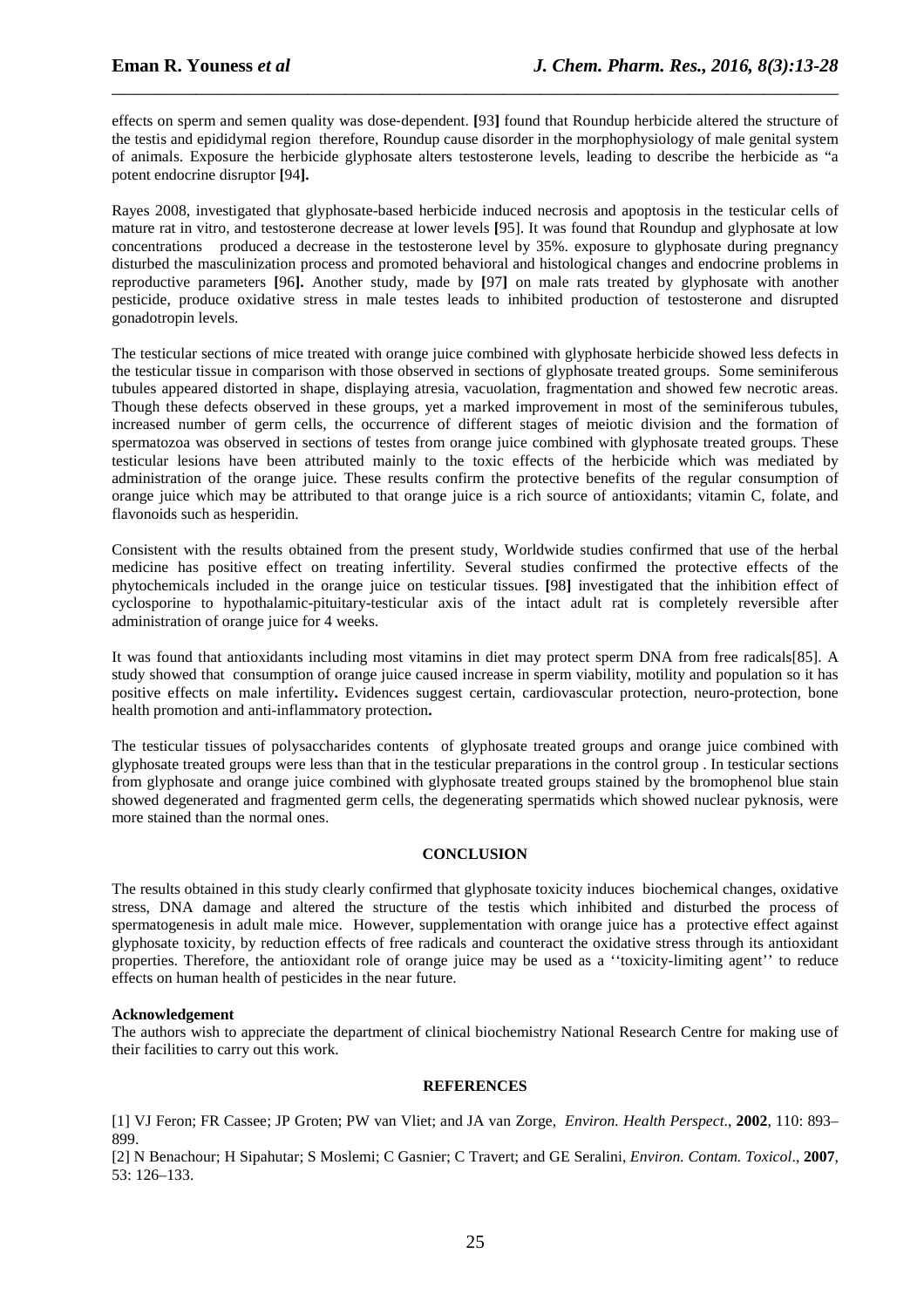[3] J Cox, *Pest. Reform*., **1998**,18: 3–17.

[4] M Takahashi; M Horie; and N Aoba, *Shokuhin Eiseigaku Zasshi*., **2001**,42: 304–308.

[5] JF Acquavella; H Bruce; BH Alexander; JS Mandel; C Gustin; B Baker; P Champan;and M Bleeke,Environ. *Health Perspect*., **2004**,112:321–326.

\_\_\_\_\_\_\_\_\_\_\_\_\_\_\_\_\_\_\_\_\_\_\_\_\_\_\_\_\_\_\_\_\_\_\_\_\_\_\_\_\_\_\_\_\_\_\_\_\_\_\_\_\_\_\_\_\_\_\_\_\_\_\_\_\_\_\_\_\_\_\_\_\_\_\_\_\_\_

[6] V Contardo-Jara; E Klingelmann; and C Wiegand, *Environ. Pollut.,* **2008**, 157: 57–63.

[7] E Catalıa; and A Cerruti, *Int. J. Biochem. Cell. Biol*., **1997**, 29: 541–546.

[8] CH Lee; CP Shih; KH Hsu; DZ Hung; and Lin CC, *Am. J. Emerg. Med*.;**2008**, 26: 275–281.

[9] HL Lee; CD Kan; CL Tsai; MJ Liou; and HR Guo, *Clin. Toxicol*. (Phila.); **2009**,47: 651–658.

[10] DM Roberts; NA Buckley; F Mohamed; M Eddleston; DA Goldstein; A Mehrsheikh; MS Bleeke; and AH Dawson, *Clin. Toxicol*. (Phila.); **2010**,48: 129–136.

[11] P Sribanditmongkol; P Jutavijittum; P Pongraveevongsa; K Wunnapuk; V Durongkadech, *Am. J. Forensic Med. Pathol.;* **2012**, 33:234–237.

[12] NS El-Shenawy, *Toxicol. Pharmacol*.,**2009**, 28: 379–385.

[13] JM Moon; and BJ Chun, *Clin. Toxicol*. (Phila.) ;**2010**, 48: 718–724.

[14] MI Yousef; K Bertheussen; HZ Ibrahim; S Helmi; MA Seehy and MH Salem,*The Journal of Environmental Science and Health Part B;* **1996**,31: 99-115.

[15] A Benedetti; C De Lourdes Vituri; AG Trentin; MAC Dominguesc and Alvarez-Silva M, *Toxicology Letters,* **2004**,153: 227-232.

[16] H McDuffie; P Pahwa; JR McLaughlin; JJ Spinelli; S Fincham; JA Dosman; D Robson; LF Skinnider and NW Choi, *Cancer Epidemiology Biomarkers and Prevention* ; **2001**, 10: 1155-1163.

[17] L Hardell; M Eriksson and M Nordstrom, Leukemia Lymphoma,**2002**, 43: 1043–1049.

[18] AJ De Roos; SH Zahm; KP Cantor; DD Weisenburger; FF Holmes;Burmeister LF;A Blair,*Occup Environ Med* ,**2003**,60:11.

[19] J Marc; M Le Breton; P Cormier; J Morales; R Belle and O Mulner-Lorillo, *Toxicology and Applied Pharmacology,***2005**, 203: 1-8.

[20 ] V Kabasakalis; D Siopidou, and E Moshatou. *Food Chem*., **2000**, 70: 325-328.

[21] B Halliwell, *Mutat Res.,* **2001**,475: 29–35.

[22 ] SIR Franke; K Ckless; JD Silveira; G Rubensam; and M Brendel *Food Chem*; **2004**, 88: 45–55.

[23] AA Franke; RV Cooney; SM Henning; and LJ Custer. **2005**a ,53: 5170–5178.

[24] SM Vieira; KH Theodoro; and MBA Gloria, *Food Chemistry*,**2007**, 100: 895–903.

[25] M Fenech and JW Crott, *Mutat Res*; **2002**,504: 131–136.

[26] E Middleton; C Kandaswami; and TC Theoharides, *Pharmacol Rev*; **2000**,52: 673–751.

[27] H Ghanim; P Mohanty; R Pathak; A Chaudhuri; and CL Sia, *Diabetes Care*, **2007**,30: 1406–1411.

[28] C Sanchez-Moreno; MP Cano; B de Ancos; L Plaza; B Olmedilla, *J Nutr*, **2003**,133: 2204–2209.

[29] P Riso; F Visioli; C Gardana; S Grande, and Brusamolino *J Agric Food Chem*., **2005**, 53: 941–94.

[30] S Retiman; and S. A Frankel, *Am. J. clin. Patho*.;**1957**, 28: 56.

[31] k Satoh; *Clinica Chimica Acta*.; **1978**, 90: 37.

[32] Parker F. In: Text Book of Endocrinology, William, RH. ( Hresg ). W.B. saunders Co., Philadelphia, **1981**,1080 – 1098.

[33]Mazia, D.,Brewe P. and Affert M. *J.Biol. Bull*.; **1953**,104: 57-64.

[34] R Jasper; GO Locatelli; C Pilati; C Locatelli, *Interdiscip Toxicol*., **2012**,5(3): 133–140.

[35] K Çavusoglu; Z Yalcin E;Turkmen; K Kürşad Yapar; K Çavusoglu; F Cicek,*Journal of Agricultural Sciences;***2011**, 17:131-142.

[36] IG Sergiev; VS Alexieva; SV Ivanov; II Moskova; EN Karanov, *Pesticide Biochemistry and Physiology*; **2006**, 85:139–146.

[37] LPE Miteva; SV Ivanov and VS Alexieva, **2010***,* 57: 131-136.

[38] G McLaren; and R Don, ISTA Seed Symposium, Budapest.2004.

[39] A Ogutcu; M Uzunhisarcikli; S Kalender; Durak; D Bayrakdar; and Y Kalender, *Pestic Biochem Phys* ;**2006**, 6:93–98.

[40] G Sener; O Sehirli; A Tozan; A Velioglu-Ovunc; N Gedik; and GZ Omurtag, *Food Chem Toxicol* ;**2007**, 45:543–550.

[41] D Essiz; L Altintas; and YK Das, *Bull Vet Inst Pulawy* ,**2006**,50:585–5.

[42] I Altuntas; N Delibas; and R Sutcu, *Hum Exp Toxicol* ; **2002**, 21:681–685.

[43] CJ Beuret; F Zirulnik; and MS Gimenez, *Reprod Toxicol* ;**2005**,19:501–504.

[44] A Hazarika; SN Sarkar; S Hajare; M Kataria; and JK Malik,*Toxicol*.*;* **2003**,185: 1-8.

[45] P Kavitha; and V Rao, *Pest. Biochem. Physiol*;*.* **2007***,*87: 182–188.

[46] C Sánchez-Moreno; MP Cano; B de Ancos; L Plaza; B Olmedilla; F Granado; and A Martín, *Am J Clin Nutr* ; **2003**,78:454–60.

[47] SJ Gholami-Seyedkolaei ; A Mirvaghefi; H Farahmand ; and AA Kosari, *Ecotoxicology and Environmental Safety;***2013**, 98:135–141.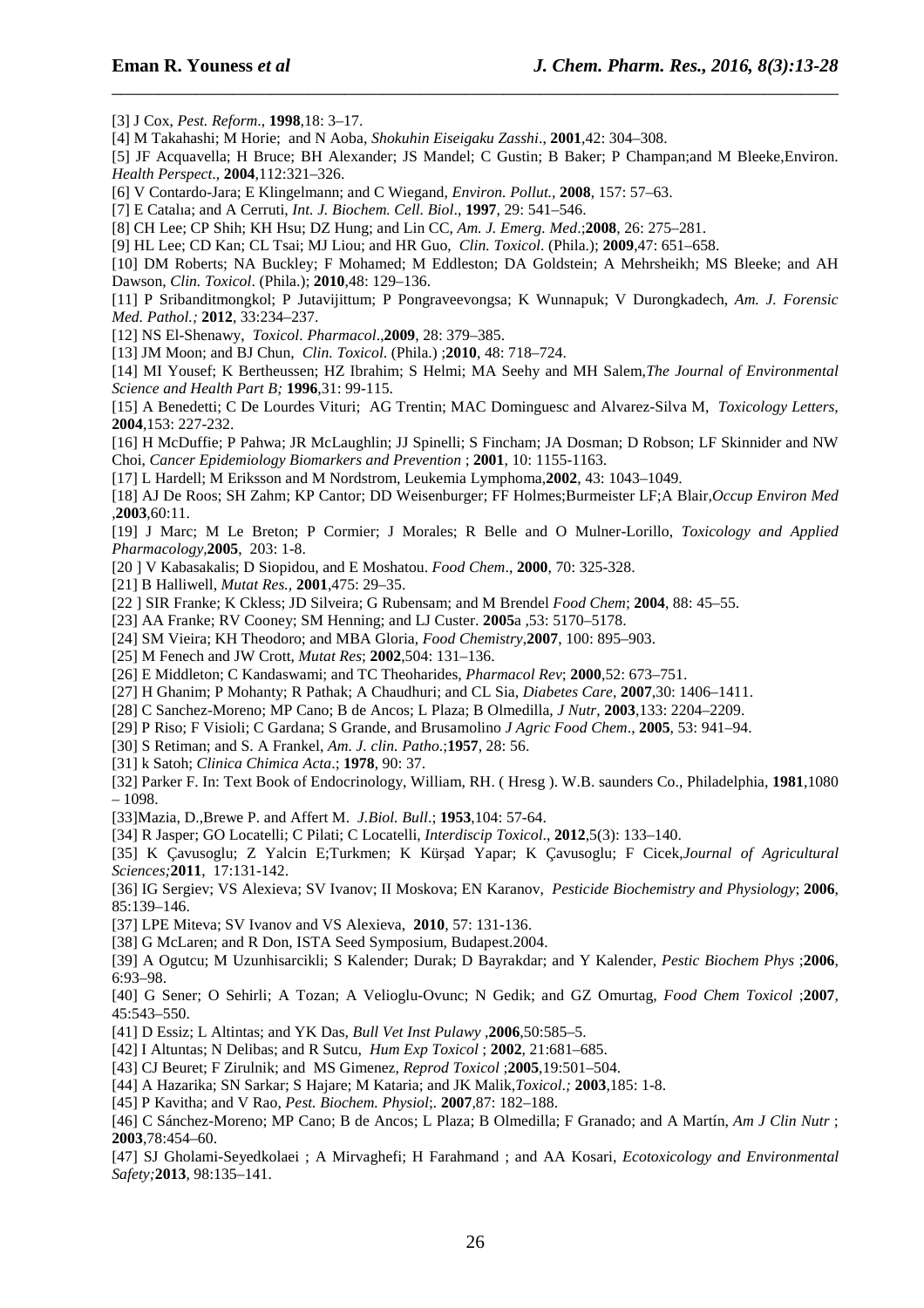[48] A Sloss. *Aust Prescr*., **2009**,;32:32–35.

[49] W Jiraungkoorskul; ES Upatham; M Kruatrachue; S Sahaphong,Vichasri-Grams,and P Pokethitiyook, *Environ Toxicol Water Qual* .,**2003**, 18: 260–267.

\_\_\_\_\_\_\_\_\_\_\_\_\_\_\_\_\_\_\_\_\_\_\_\_\_\_\_\_\_\_\_\_\_\_\_\_\_\_\_\_\_\_\_\_\_\_\_\_\_\_\_\_\_\_\_\_\_\_\_\_\_\_\_\_\_\_\_\_\_\_\_\_\_\_\_\_\_\_

[50] K Wunnapuk; G Gobe; Z Endre; P Peake; JE Grice; MS Roberts; NA Buckley; and Liu,*Toxicology Letters*; 225,**2014**, 192– 200.

[51] S Caglar; and D Kolankaya, *Toxicol. Pharmacol*., **2008**,25 (1): 57–62.

- [52] LM Bishop; PE Fody; and HL Schoe, 5th ed. Lippincott Williams and Wilkins, Philadelphia/Hong Kong, **2005**, 220-253.
- [53] M Kerem; N Bedirli; N Gurbuz; O Ekinci; A Bedirli; T Akaya; O Sakrak; and H Pasaoglu, *Turk J Med Sci*., **2007**,37:281–288.
- [54] AM Attia; and HM Nasr, J Slovak, *Anim Sci ;* **2009**, 42: 87–94.
- [55] C Sanchez-Moreno; JA Larrauri; and F Saura-Calixto, *Food Research International*,**1999**, 32: 407-412.
- [56] E Clair; R Mesnage; C Travert; and G Séralini , *A Toxicology in Vitro*; **2012**, 26: 269–279.
- [57] RM Romano ; M A Romano ; MM Bernardi ; PV Furtado ; and CA Oliveira, *Arch Toxicol*; **2010**, 84:309– 317.
- [58] AG Oliveira; LF Telles; RA Hess; GAB Mahecha; and CA Oliveira, *Reprod Toxicol* ; **2007**, 23:182–191.
- [59] E Dallegrave; FD Mantese; RT Oliveira; Andrade;Dalsenter PR, *Arch Toxicol*; **2007**, 81(9):665- 673.

[60] LP Walsh; C McCormick; C Martin; and DM Stocco, *Environ Health Perspect*; **2000**, 108:769–776.

- [61] *M* Clementi; GM Tiboni;R Causin;CL Rocca;F Maranghi; F RaVagnato, Tenconi R *Reprod Toxicol*;**2008**, 26:13-18.
- [62] WG Foster; MS Neal; MS Han; and MM Dominguez, *J Toxicol Environ Health*; **2008**, 11:162–176.
- [63] N Roeleveld; and R Bretveld, The impact of pesticides on male fertility. *Curr Opin Obstet Gynecol*; **2008**, 20:229–233.
- [64] CD Nwani; NS Nagpure; R Kumar; B Kushwaha; and WS Lakra, *DNA Environmental toxicology and pharmacology;* **2013**, 36: 539–547.
- [65] DGM Cavalcante; CBR Martinez; and SH Sofia, *Mutat. Res;* **2008**,655: 41–46.
- [66] T Cavas; and S Konen, *Mutagenesis*; **2007**,22: 263–268.
- [67] S Guilherme; MA Santos; C Barroso; I Gaivo; and M Pacheco, *Ecotoxicology*; **2012**,21: 1381–1390.
- [68] S Parvez; S Raisuddin, *Environ.Toxicol. Pharmacol* ;**2005**, 20: 112–117.
- [69] ME Goetz; and A Luch, *Cancer Lett*., **2008**,266: 73–83.
- [70] MJ Costa; Monteiro; AL Oliveira-Neto; FT Rantin; and AL Kalinin, *Ecotoxicology*; **2008**,17: 153–163.
- [71] C Bolognesi; S Bonatti; P Degan; E Gallerani; Peluso M; R Rabboni; P Roggieri, and A Abbondandolo, J. *Agric. Food Chem*., **1997**, 45: 1957-1962.
- [72] SIR Franke; D Pra; R Giulian; JF Dias; ML Yoneama; J da Silva; B Erdtmann and JAP Henriques, *Food and Chemical Toxicology*;**2006**, 44: 425–435.
- [73] SIR Franke; D Pra; B Erdtmann; JAP Henriques and J da Silva, *Mutagenesis*; **2005**b, 20: 279–283.
- [74] Hartmann A, Agurell E, Beevers C, Brendler-Schwaab S, Burlinson B. Clay P, Collins A, Smith A, Speit G,
- Thybaud V, and Tice RR. 4th International Comet Assay Workshop. *Mutagenesis*;**2003**, 18: 45–51.
- [75] Cavas T, and Konen S. **2007**: *Mutagenesis*; 22:263–268.
- [76] El Far M, El Naggar M, and Elkhawaga OAY. *Carcinoembryonic Inhalation Toxicology*; **2007**,18:1041–1046.
- [77] van Larebeke NA, Bracke ME, Nelen V, Koppen G, Schoeters G, Van Loon H, and Vlietinck R. *Environ Health Perspect ;* **2006**,114:887-892.
- [78] Palmqvist R, Engaras B, Lindmark G, Hallmans G, Tavelin B, Nilsson O, Hammarstrom S, and Hafstrom L. *Dis Colon Rectum* ;**2003**, 46:1538-1544.
- [79] Herbeth B, and Bagrel A. A *Oncodev Biol Med*; **1980**,1:191-198.
- [80] Sawabata N, Maeda H, Yokota S, Takeda, Koma SI, Tokunaga MT, and Ito M. *Cancer;***2004**, 101(4):803–809.
- [81] Harison S. Principles of internal medicine, 12th ed., **1991**, 11– 1322.
- [82] Franke SIR , Guecheva TN, Henriques JAP and Prá D. *Nutrition and Cancer*; **2013**, 65(7) :943-953.

[83] Astiz M, Catalfo GEH , García MN , Galletti SM, Errecalde AI, de Alaniz MJT, and Marra CA*. Ecotoxicol Environ Saf. ;* **2013**,91:129-38*.*

- [84] Romano MR, Romano RM, Santos LD, Wisniewski P, Campos DA, de Souza PB, Viau P, Bernardi MM, Nunes MT, de Oliveira CA. Arch Toxicol. Nov 26. Epub. PMID:**2011**, 22120950.
- [85] Sikka SC, Koyle MA, Swerdloff RS, and Rajfer J. *Transplantation*; **1988**,45(4):784-7.
- [86] Narra VR, Harapanhalli RS, Howell RW, Sastry KSR, and Rao DV. *Radiation Research*; 137( 3) :**1994**, 394- 399*.*
- [87] Yang HS, Han DK, Kim JR and Sim JC*. J Korean Med Sci.;* **2006**,21:445-451.
- [88] Khaki A, Fathiazad F, Nouri M, Khaki AA, Jabbari-kh H and Hammadeh M. lia *Morphologica*.; **2009**,68(1): 45-51.
- [89] Ghanim H, Sia CL, Upadhyay M , Korzeniewski K, Viswanathan P, Abuaysheh S, Mohanty P and Dandona P. *Am J Clin Nutr*.;**2010**, 91:940–9.